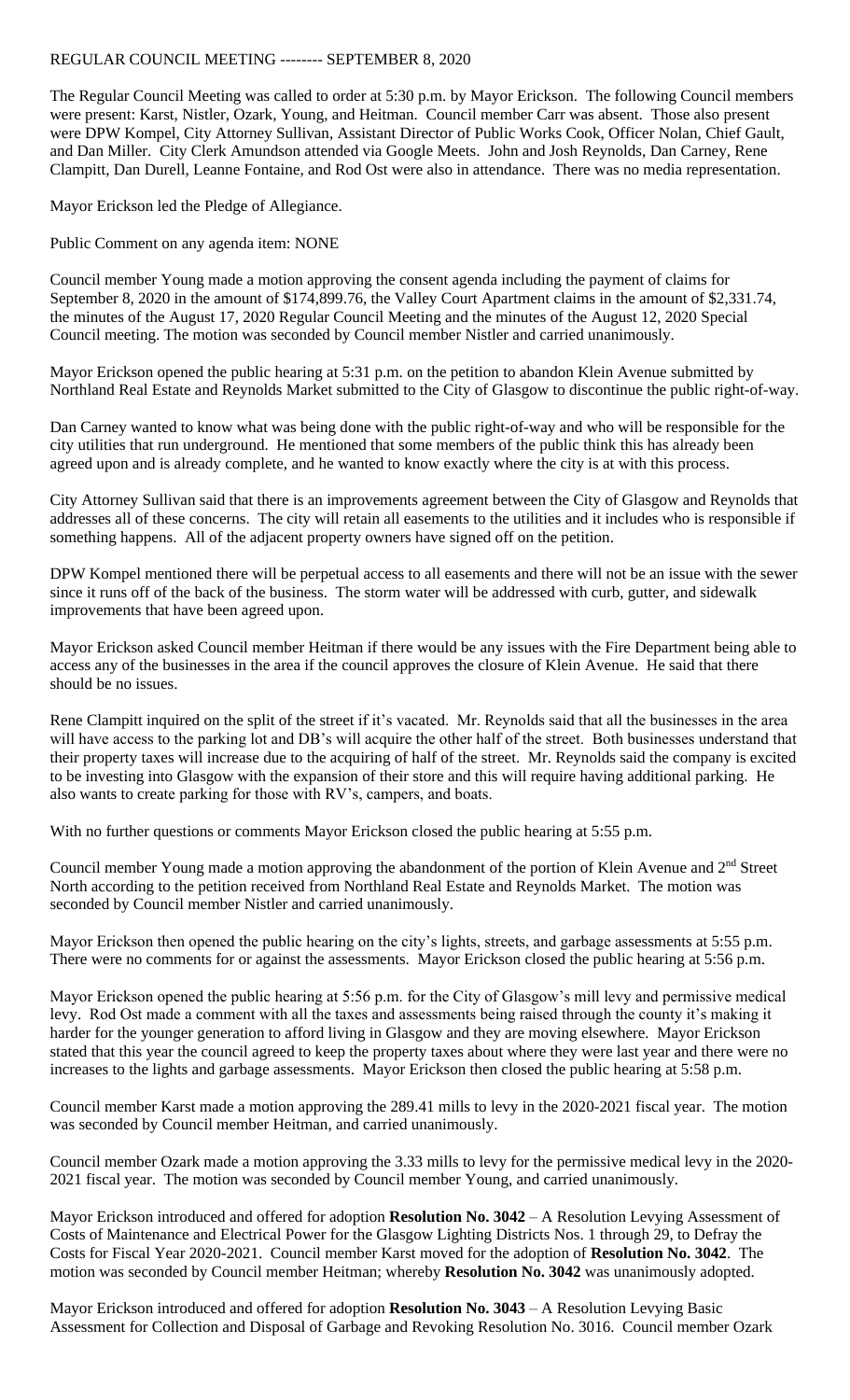moved for the adoption of **Resolution No. 3043**. The motion was seconded by Council member Nistler; whereby **Resolution No. 3043** was unanimously adopted.

Mayor Erickson introduced and offered for adoption **Resolution No. 3044** – A Resolution Levying Assessment of Costs of Annual Maintenance for the Glasgow Street Maintenance District to Defray the Costs for Fiscal Year 2020- 2021. Council member Heitman moved for the adoption of **Resolution No. 3044**. The motion was seconded by Council member Young; whereby **Resolution No. 3044** was unanimously adopted.

Mayor Erickson introduced and offered for adoption **Resolution No. 3045** – A Resolution of the City of Glasgow City Council to Levy Additional Permissive Medical Levy Mills for Employer Group Health Insurance for Fiscal Year 2020-2021. Council member Ozark moved for the adoption of **Resolution No. 3045**. The motion was seconded by Council member Young; whereby **Resolution No. 3045** was unanimously adopted.

Mayor Erickson introduced and offered for adoption **Resolution No. 3047** – A Resolution Requesting Distribution of Bridge and Road Safety and Accountability Program Funds. Council member Karst moved for the adoption of **Resolution No. 3047**. The motion was seconded by Council member Nistler; whereby **Resolution No. 3047** was unanimously adopted.

Council member Karst made a motion awarding the Sewer Main Improvements Project to Bishop, Inc in the amount of \$483,068.51. The motion was seconded by Council member Young, and carried unanimously.

Council member Young made a motion to approve selling the 1999 GMC C6500 Sander to Butch Leckie in the amount of \$2,000.00. The motion was seconded by Council member Heitman. This piece of equipment has been put out to bid twice and the city did not receive a response from anyone. Motion carried.

Council member Karst made a motion to open the vacant water position internally first and if there is no interest the position can be opened at Job Service. The motion was seconded by Council member Nistler, and carried unanimously.

Mayor Erickson said she met with Tayln from Keystone Pipeline and they will start hauling pipe in January 2021. There will be only one man camp and it will start housing people in May of 2021. She also mentioned that construction will not begin until all water permits are acquired.

She said that there was a meeting for Valley Court with some of the tenants and there will be walk throughs conducted to make sure they are abiding by the lease agreements.

Unfinished Business:

-Levee Safety Committee Report – DPW Kompel mentioned the meeting with DNRC that was held on the 27<sup>th</sup> of August and the mapping project is still about 7 years out until it's completed, but will have key data and critical elevations that will assist in getting the levee certified with the Army Corps of Engineers. This information will also help Interstate Engineering with their studies.

-Update on GNDC noncompetitive grant – NONE

Committee Reports: There were no reports for Personnel, Water, Grant, or Insurance. An Ordinance committee meeting will be scheduled in a couple of weeks.

Dan Miller stated he has started spraying the thistle that is in the cemetery. He was able to get a 4-wheeler from the police department to assist with this.

Department Head Reports:

Chief Gault mentioned he has 2 officer openings at the police department and has received 7 applications. Heather Henry is now done as the Victim Witness Advocate, so that position is open.

Assistant Director of Public Works Cook said he's now working on alley right-of-way violations.

DPW Kompel told the council that Adam's Asphalt was in town patching approximately 755 square yards of larger potholes. The elevated water tower is back in service, there have been some issues with the new SCADA system that are being worked on, and he will be attending a DNRC flood plain conference online next week.

City Attorney Sullivan said she has been working on cases, she is reviewing the Improvements Agreement for Reynolds, and there is a new street sweeper coming from Kois Brothers.

City Clerk Amundson told the council that the Request for Proposals for the Capital Needs Assessment for the Valley Court Apartments will be published the  $16<sup>th</sup>$  and  $23<sup>rd</sup>$  of this month with proposals being due by October  $9<sup>th</sup>$ . Also, the annual reports for the Library and Fire Relief have been submitted to the state and she will start the city's annual financial report that is due by the end of the year.